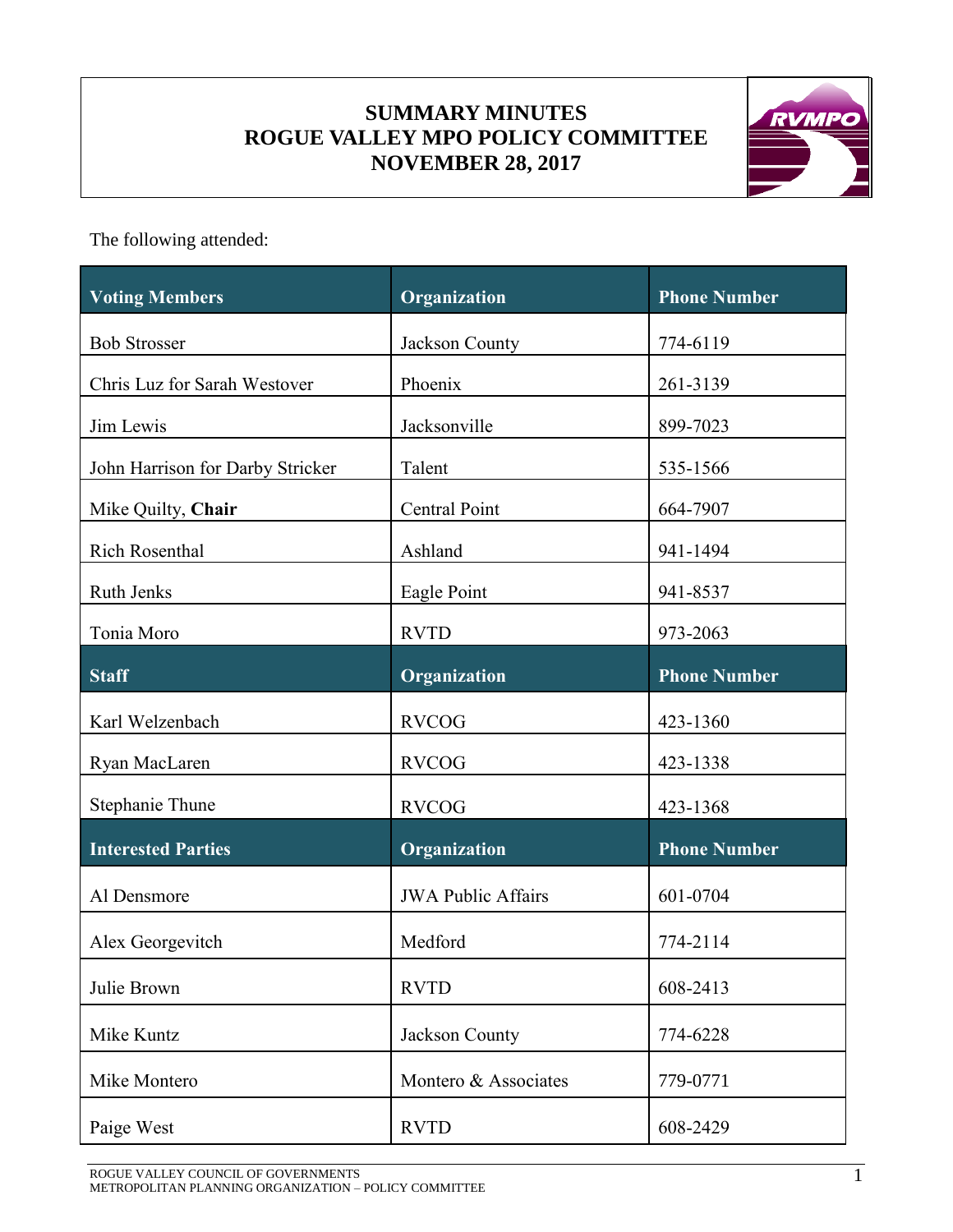| <b>Scott Fleury</b> | shland،<br>⊶ | 552-2412 |
|---------------------|--------------|----------|

The full recording of this meeting can be accessed here: 171128 [RVMPO Policy Committee Meeting](https://www.rvmpo.org/images/committees/policy-committee/2017/Audio_Files/2017-11-28_RVMPO%20PolComm_Audio%20File_C%20(mp3cut.net).MP3)  [Audio](https://www.rvmpo.org/images/committees/policy-committee/2017/Audio_Files/2017-11-28_RVMPO%20PolComm_Audio%20File_C%20(mp3cut.net).MP3)

#### **1. Call to Order / Introductions/ Review Agenda** 00:00 – 01:18

2:03 | *Quorum*: Six jurisdictions required; eight present

### **2. Public Comment** 01:19 – 01:34

# *Consent Agenda*

### **3. Review / Approve Minutes** 01:35 – 02:10

The Chair asked if there were any additions or corrections to the previous meeting minutes.

#### **01:50 | Jim Lewis moved to approve the minutes of the September 26, 2017 meeting as presented. Bob Strosser seconded.**

There was no further discussion.

*The motion carried unanimously by voice vote***.**

# *Public Hearing*

# **4. 2017-2042 Regional Transportation Plan (RTP) and 2018-2021 Transportation Improvement Program (TIP) Amendments** 02:11 – 07:39

# **The Chair read the procedure for the public hearing.**

Regarding the 2018-2021 TIP and 2017-2042 RTP, Ryan MacLaren reported that:

- Five new projects (A-E) were being added to the TIP only (not the RTP), with all additions except Project B (which is for the protective purchase of undeveloped right-of-way land for sale) being due to the passing of HB-2017; and
- Two projects (F-G) were being removed from both the TIP and the RTP.

Details of all projects were included in the agenda packet for review and are available online at [www.rvmpo.org.](http://www.rvmpo.org/) Clarification was made that funds related to all amendments belong to ODOT and are not under the MPO's purview.

#### **The Chair opened the discussion to public comment, both in support and in opposition.** None voiced.

# **The Chair closed the public testimony.**

### **06:57 | Jim Lewis moved to approve the amendments to the 2017-2042 Regional Transportation Plan (RTP) and 2018-2021 Transportation Improvement Program (TIP) as presented. Rich Rosenthal seconded.**

There was no further discussion.

#### *The motion carried unanimously by voice vote.*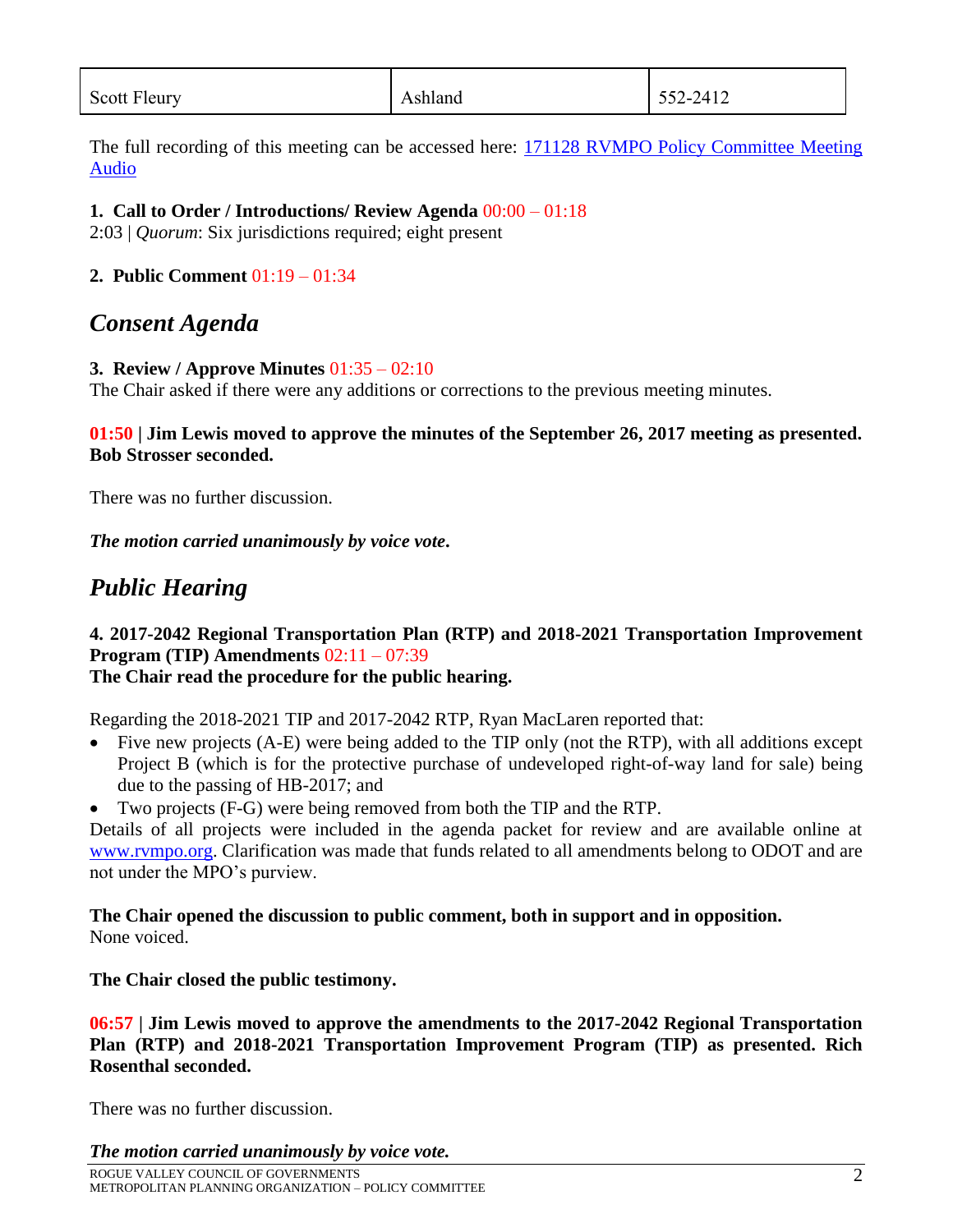# *Discussion Items*

## **5. Public Comment** 07:40 – 07:55

# *Regular Updates*

#### **6. RVMPO Planning Update** 07:56 – 15:51

- Alternative Measures | The final report for Alternative Measures is essentially prepared, but its approval/submittal is being tabled pending a potential decision by DLCD to amend the TPRs in order to transfer Alternative Measures authority to the cities and counties instead of the MPO. The MPO is seeking to extend the Alternative Measures contract with ODOT until the outcome of DLCD's deliberation is known.
- *Performance Measures* | The Safety Performance Measure is being discussed at the TAC, with recommendations on hold pending clarification from ODOT regarding their data sources and calculation methods. Some additional information should be available for the December 14 special meeting of the Policy Committee, with adoption of the measure hoped for in January.
- *CMAQ Fund Balances* | No new information; the balances for both MPOs remain unclear.
- *RVMPO Active Project Update* | This will be provided quarterly to the Policy Committee in a memo which captures the current status of each project based on the TAC's monthly updates.

#### **7. Other Business / Local Business** 15:52 – 44:09

- *Alternative Measure 7: Alternative Transportation Funding* | Bob Strosser initiated discussion on behalf of the Jackson County Board of Commissioners regarding this measure, which allocates 50% of the MPO's STBG funds to RVTD, in order to raise the possibility of reconsidering this standing allocation of funds to public transit. Tonia Moro encouraged tabling further discussion and decision-making on the issue until the DLCD Alternative Measures deliberations conclude, possibly in May or June 2018 (reference above discussion in the "RVMPO Planning Update"). Julie Brown stated that, in the interim, RVTD would be happy to provide an accounting of how the funds have been used over the years, if Policy Committee members so desired. Paige West encouraged the MPO – whenever discussion on the issue resumes – to honor the commitment of the funds to RVTD for the 2018 – 2021 TIP cycle, since that allocation of the Alternative Measure 7 funds has already been approved. Chair Quilty reminded the committee that any Alternative Measure 7 funds diverted from RVTD would need to remain committed to alternative transportation projects such as enhancing ride share, or adding bike lanes/sidewalks; the funds could not go into roadway projects adding capacity, adding turn lanes, etc.
	- o There was consensus regarding the wisdom of tabling the issue until better information was available from DLCD; Bob Strosser agreed with the decision and will update the Board of Commissioners with the logic and outcome of today's discussion.
	- o Ruth Jenks requested that the RVMPO PAC be kept abreast of discussions related to the Alternative Measures.
- *Retirement Celebration for Bern Case (RVI Airport Administrator) on November 29.*
- *Paige West (RVTD) Honored with Nationwide Award for Work in Public Transit Planning.*
- *Special Meeting of RVMPO Policy Committee: December 14 at 10:00 a.m.; a quorum is required.*

#### **8. Adjournment** 44:10 – 44:24

2:47